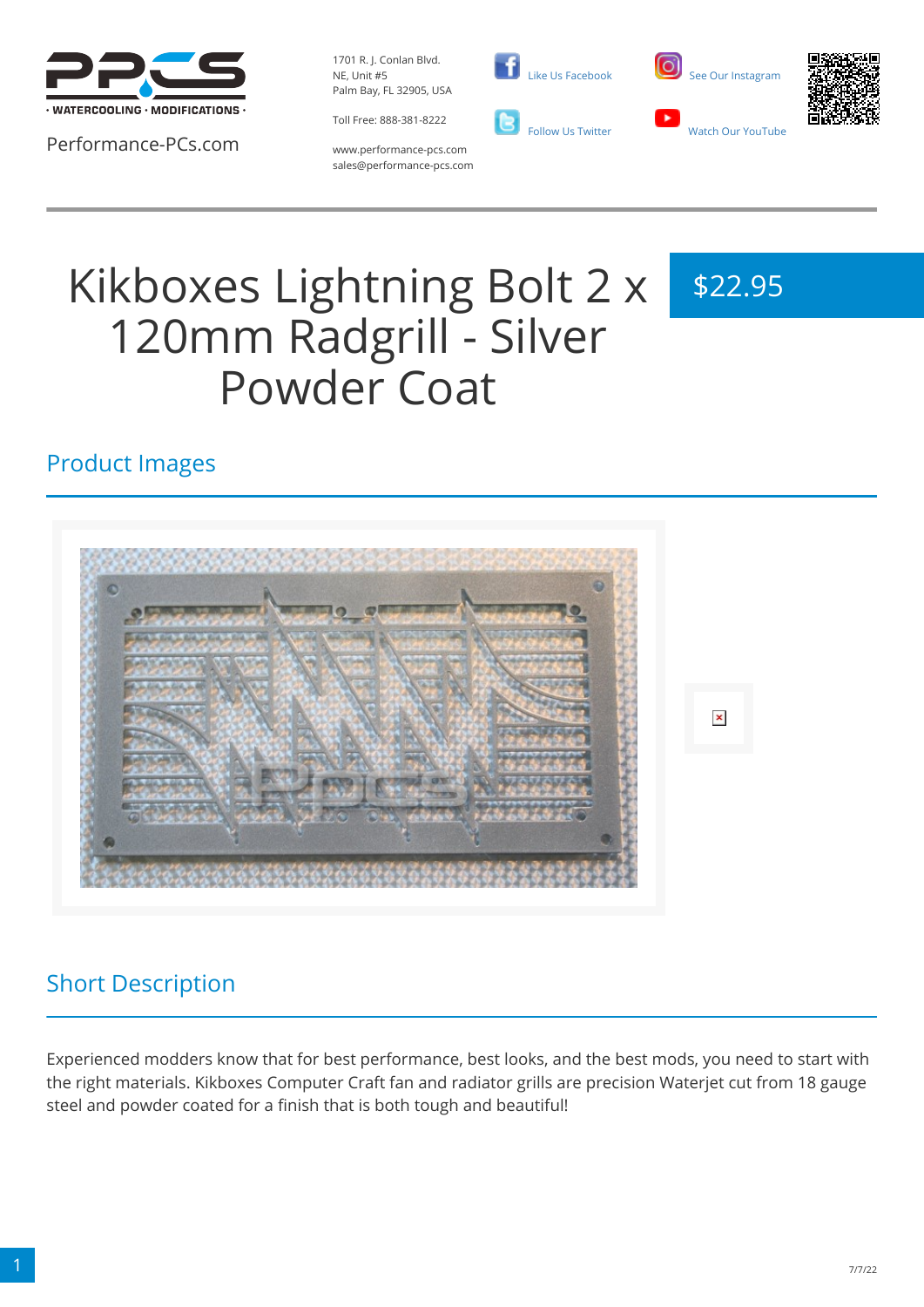Experienced modders know that for best performance, best looks, and the best mods, you need to start with the right materials. Kikboxes Computer Craft fan and radiator grills are precision Waterjet cut from 18 gauge steel and powder coated for a finish that is both tough and beautiful!

Kikboxes, in partnership with Northwater, produces this line of new grills to bring you outrageous and exciting designs crafted with premium materials. We've taken great care to make these grills exciting, functional, and easy to install - even for the novice modder. And now these top-of-the-line grills are available from Performance-PCs.com!

Fan and radiator grills from Kikboxes Computer Craft can be used to mount 120mm fans or single, double and triple radiators such as Black Ice, Swiftech, and most other common radiators on the market ( Excludes Thermochill).

#### Features

#### Featured Looks:



Installation:

- 1. Cut a square or rectangular hole, no more complicated cuts. Does not need to be a perfect cut since the grill will cover your cut!
- 2. Fasten your fans and radiators to the grill with the screws provided with your rad or fan
- 3. Place the entire assembly in the opening you cut in step 1 by using the included screws and bolts and fasten to the case
- 4. You are done, enjoy your new beautiful Mod!

Package Contents:

- Genuine Kikbox grill
- Appropriate number of fasteners for each grill for easy installation

For installation tutorials and templates, visit<http://www.kikboxes.com/guides>